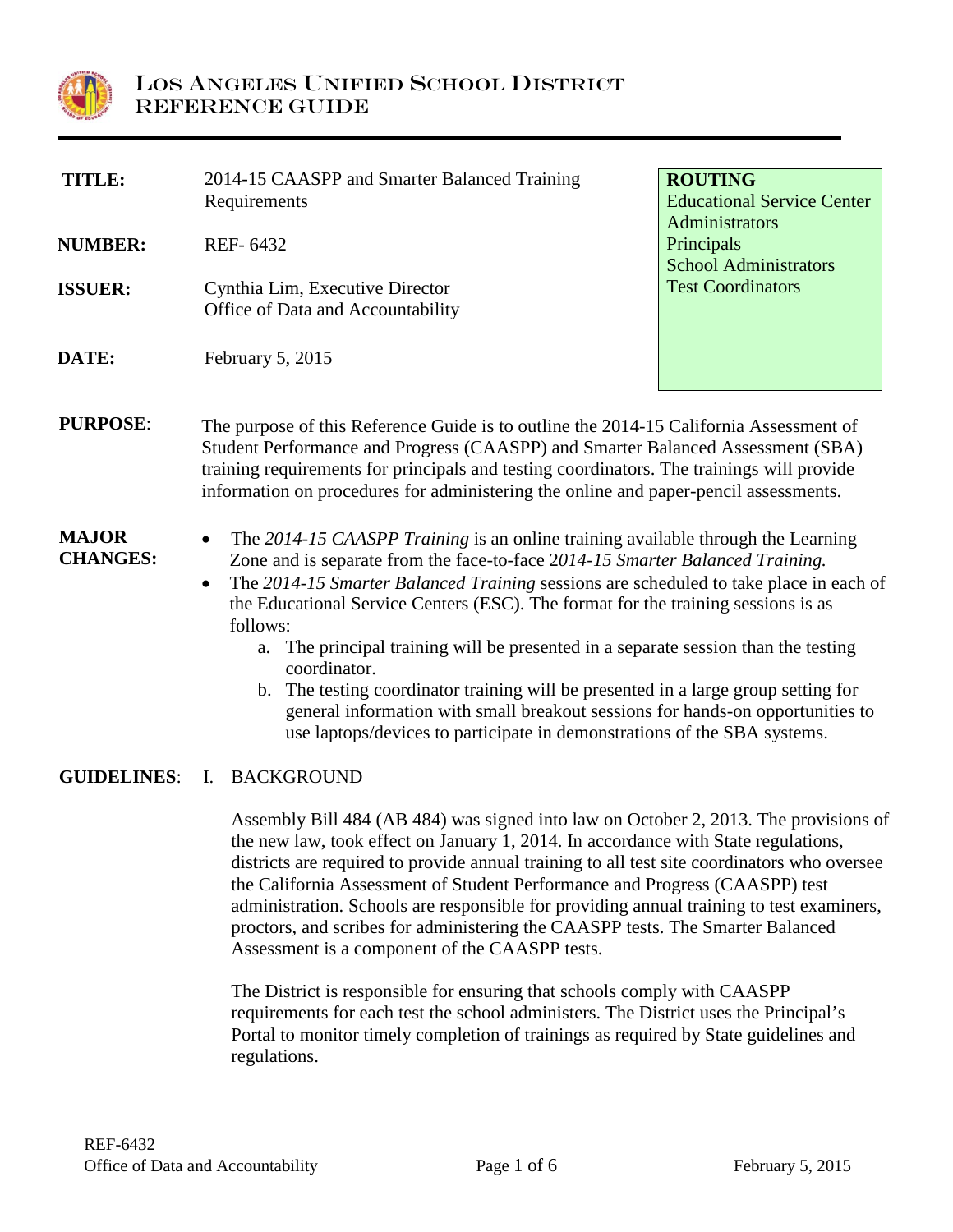

## II. 2014-15 CAASPP TRAINING REQUIREMENTS

The CAASPP training for the 2015 administration will be a web-based presentation accessible on the Learning Zone. Principals and testing coordinators are annually required to participate in the District trainings prior to the presentation deadline and before any CAASPP tests are administered at the school. The training will provide information and correct procedures for administering the *California Standards Tests*  (CST), *California Modified Assessment* (CMA), the *California Alternate Performance Assessment* (CAPA), and the *Standards-based Tests in Spanish* (STS).

An online assessment must be completed at the conclusion of the training. A passing score of 100% is required to receive a *Certificate of Completion*. The District maintains a record of those who complete the trainings at each school. The date and time when the participant successfully completes the training assessment in the Learning Zone is automatically displayed in the Principal's Portal.

A. Principal Training

Principals are required to participate in the *2014-15 CAASPP Principal Training.* Principals are required to take an assessment at the end of the class. The District will automatically register principals in mid-March for the *2014-15 CAASPP Principal Training* in the Learning Zone. Due to possible assignment changes and/or other reasons, principals will need to self-register if they did not receive a registration confirmation email in their LAUSD email inbox.

B. CAASPP Coordinator Training

The *2014-15 CAASPP Coordinator Training* is a comprehensive training on the paper-pencil assessments that addresses test security, test administration procedures, coordinator's responsibilities before, during, and after testing, packing and returning of the scorable, and non-scorable materials.

When a CAASPP Coordinator is designated in the Principal's Portal, the coordinator is automatically enrolled in the *2014-15 CAASPP Coordinator Training* in the Learning Zone. See Reference Guide 6413, *2014-15 CAASPP Test Security Forms and Principal's Portal Requirements*, dated November 10, 2014 for instructions. Self-registration is necessary for coordinators at schools that do not have access to the *Principal's Portal.*

| Training                            | Venue | <b>Training Dates</b>        | Assessment<br>Due Date |
|-------------------------------------|-------|------------------------------|------------------------|
| 2014-15 CAASPP Principal Training   | Web   | Available in                 |                        |
| 2014-15 CAASPP Coordinator Training | based | Learning Zone<br>on March 19 | April 8                |

C. Training Timeline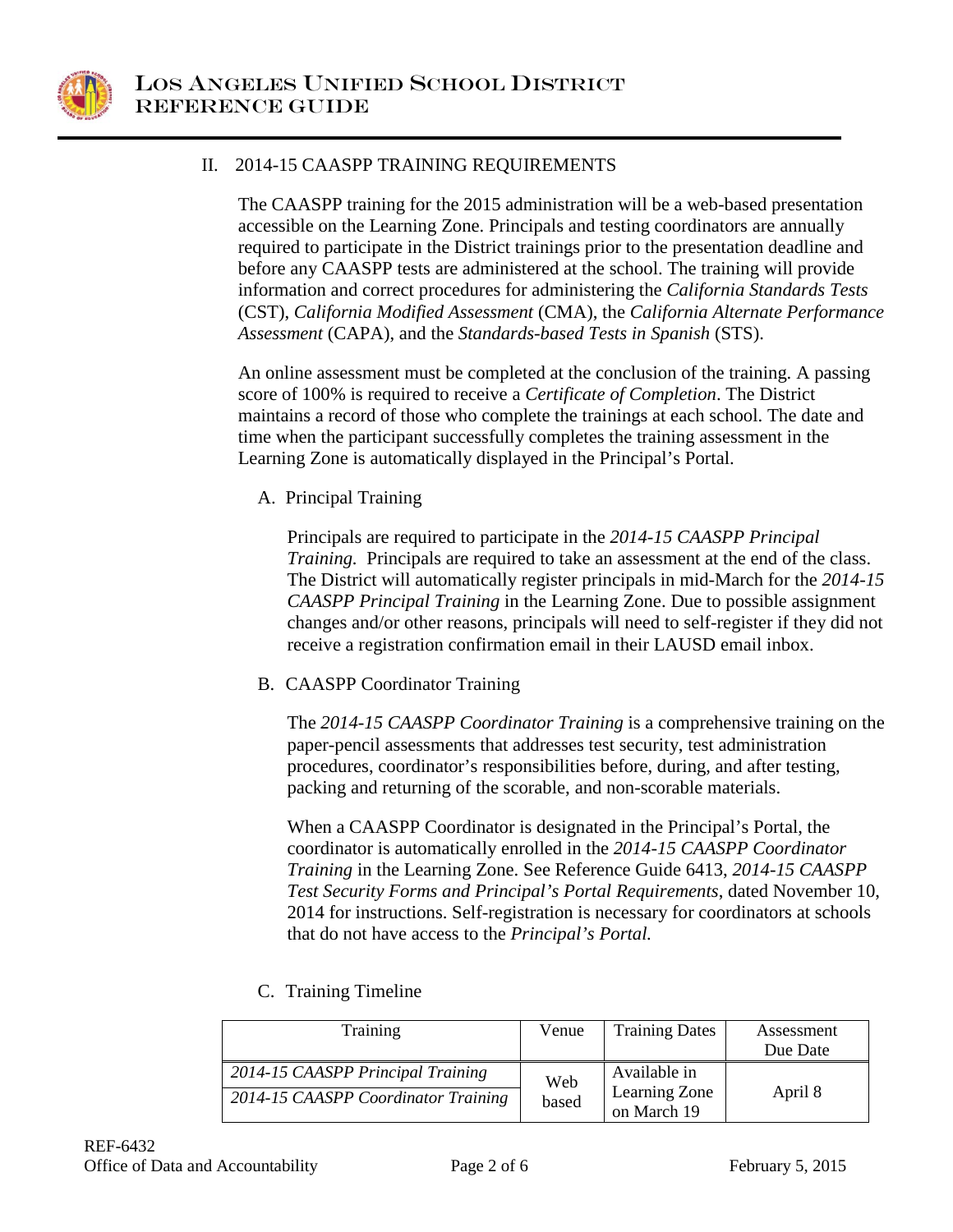

### III. 2014-15 SMARTER BALANCED ASSESSMENT TRAINING REQUIREMENTS

This year the SBA training for the 2015 administration will consist of face-to-face training sessions. The *2014-15 Smarter Balanced Assessment Training* will be conducted in small group settings in each of the ESCs. The trainings are planned in collaboration with the ESC Smarter Balanced Assessment designee to determine training dates, times and locations. The trainings will be presented by the Student Testing Branch to principals and CAASPP Coordinators. The objective is to inform and prepare schools for the Smarter Balanced summative assessment.

The District will automatically register principals and testing coordinators in the *2014- 15 Smarter Balanced Training* in the Learning Zone. The class status in the Learning Zone will be changed from *Enrolled* to *Completed* for principals and coordinators who attend and complete the face-to-face training. Participants must make sure they sign-in to document their attendance. Although there is no required assessment for this training, principals and coordinators will still need to print a *Certificate of Completion* from the Learning Zone. This can be done as soon as the Student Testing Branch has updated the participants' class status to *Completed* in the Learning Zone.

A. Principals Training

Principals are required to attend the *2014-15 Smarter Balanced Principal Training* that presents an overview of the state assessment program and the online SBA for the 2015 administration. The topics for the SBA include, students to be tested, scheduling information, test administration procedures, proper testing environment, and test security.

B. CAASPP Coordinator Training

CAASPP Coordinators are required to attend the 2*014-15 Smarter Balanced Coordinator Training.* The training will begin with an opening session in a large group setting to address updated CAASPP program information followed by small group sessions for hands-on opportunities to use with electronic testing devices. Participants are encouraged to bring a laptop/tablet to participate in the demonstration activities on the Smarter Balanced systems.

The following outlines the training format and session topics.

- Opening Session Large Group Setting
	- o 2014-15 CAASPP Program Overview
	- o 2014-15 Smarter Balanced (Summative) Assessment
	- o Coordinator's responsibilities
	- o Technical Support
- Four Breakout Sessions Small Group Setting
	- o Configuring Student Test Settings in TOMS
	- o Managing User Settings and Student Data in TOMS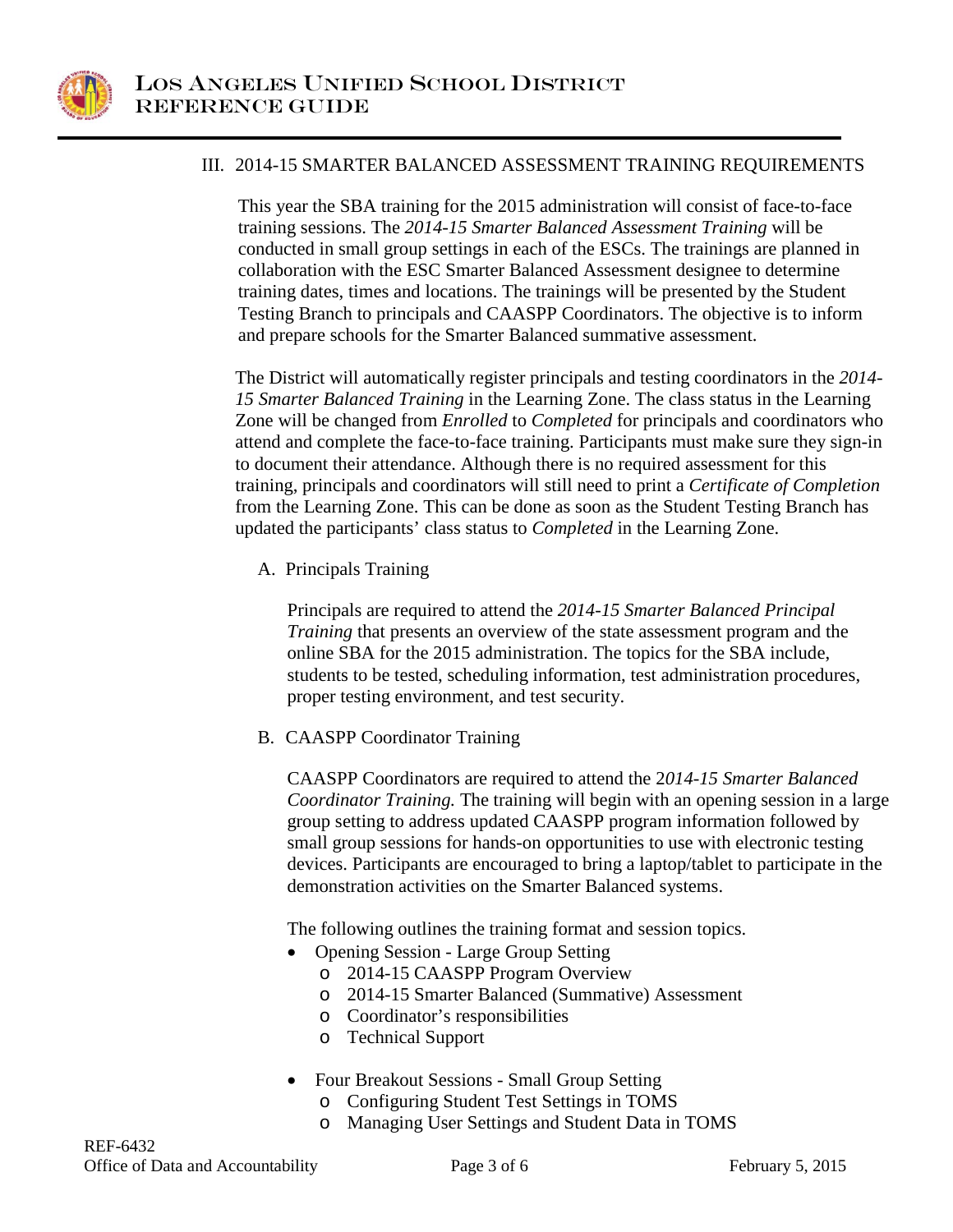

- o Test Session Management
- o Testing Schedules

## C. Training Timeline

| Training                                                                                                         | Venue           | <b>Training Dates</b>                        | Assessment<br>Due Date       |
|------------------------------------------------------------------------------------------------------------------|-----------------|----------------------------------------------|------------------------------|
|                                                                                                                  |                 |                                              |                              |
| 2014-15 Smarter Balanced Principal<br><b>Training</b><br>2014-15 Smarter Balanced Coordinator<br><b>Training</b> | Face to<br>Face | <b>Schools</b><br>notified by<br><b>ESCs</b> | Before SBA<br>testing begins |

# IV. REQUIRED ONLINE REGISTRATION PROCEDURES

The District will automatically register principals and testing coordinators in mid-February for the *2014-15 Smarter Balanced Training* and in mid-March for the *2014- 15 CAASPP Training* in the Learning Zone. Principals will need to self-register if they did not receive a registration confirmation email in their LAUSD email inbox.

CAASPP Coordinators who are properly designated in the *Principal's Portal* by their principal are automatically registered in the *2014-15 CAASPP Coordinator Training* and the *2015 Smarter Balanced Coordinator Training* in the Learning Zone. See Reference Guide 6413, *2014-15 CAASPP Test Security Forms and Principal's Portal Requirements*, dated November 10, 2014 for instructions. Self-registration is necessary for coordinators at schools that do not have access to the *Principal's Portal.*

Once registration is completed, an automatic registration confirmation email with instructions will be sent to the participants' LAUSD email inbox. If a principal or coordinator does not receive a confirmation registration email, self registration will be required. Below are the self registration instructions:

- 1. Log onto the Learning Zone system by using your LAUSD Single Sign-On information.
- 2. Follow steps in the chart on the following page. Click on the links that appear in italics.
- 3. Once registration is completed, you will automatically receive an email confirmation with instructions.
- 4. Save your email confirmation for important training information.
- 5. At the end of the *2014-15 CAASPP Training*, complete the online assessment and print the *Certificate of Completion.* This certificate should be kept on school file for accountability purposes. The *Certificate of Completion* for the *2014-15 Smarter Balanced Training* may be printed 2-3 days after the participant has attended the session scheduled by their ESC.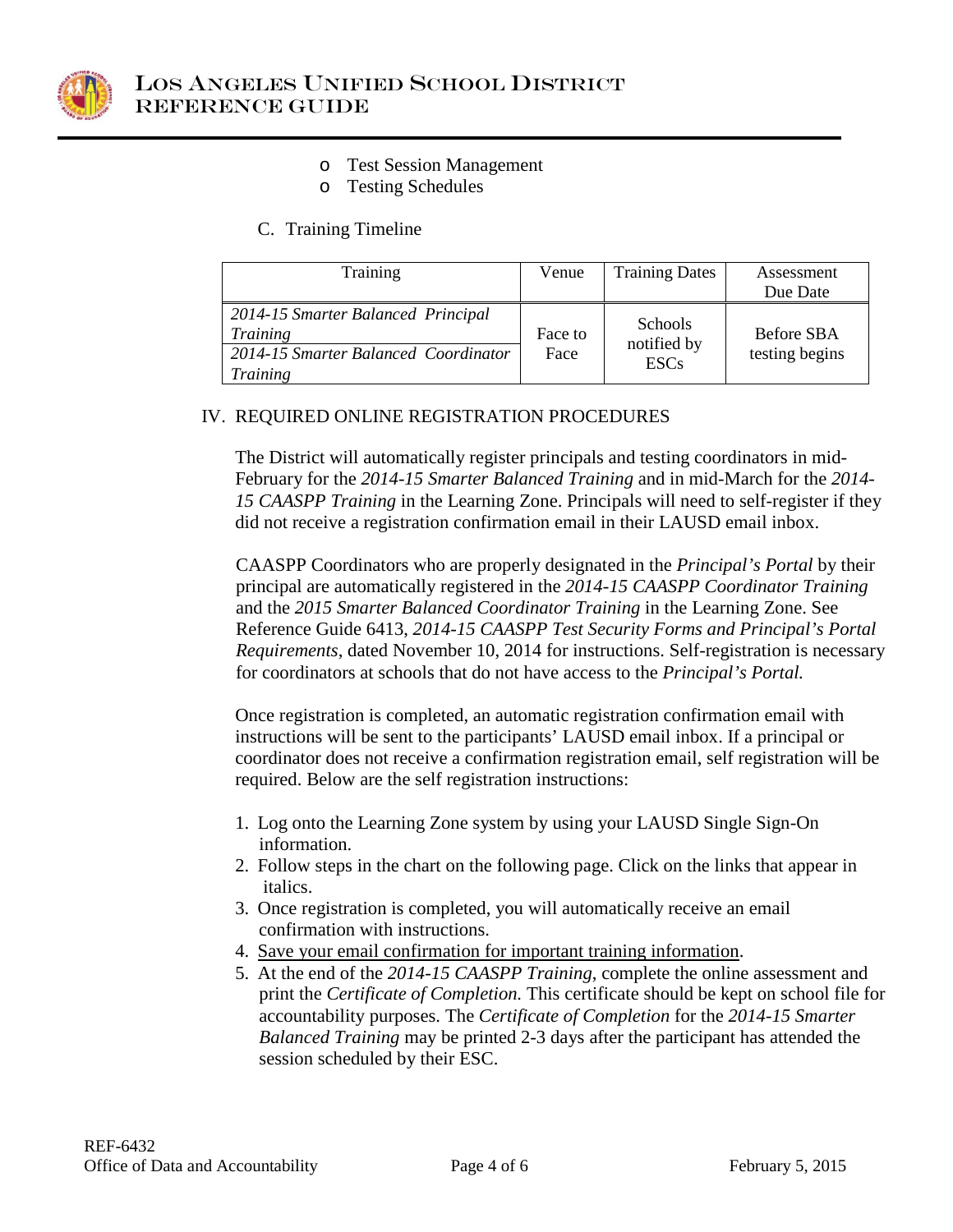

|                  | *Self Registration Procedures                                                                                                                                                                                                                                                                                                                                                             |                                                                                                                                                                                                                                                                                                                                                                                         |                                                                                                                                                                                                                                                                                                                                                                                                                                                                                                                                                                                                                                     |  |  |
|------------------|-------------------------------------------------------------------------------------------------------------------------------------------------------------------------------------------------------------------------------------------------------------------------------------------------------------------------------------------------------------------------------------------|-----------------------------------------------------------------------------------------------------------------------------------------------------------------------------------------------------------------------------------------------------------------------------------------------------------------------------------------------------------------------------------------|-------------------------------------------------------------------------------------------------------------------------------------------------------------------------------------------------------------------------------------------------------------------------------------------------------------------------------------------------------------------------------------------------------------------------------------------------------------------------------------------------------------------------------------------------------------------------------------------------------------------------------------|--|--|
|                  | <b>CAASPP</b>                                                                                                                                                                                                                                                                                                                                                                             | <b>Smarter Balanced</b>                                                                                                                                                                                                                                                                                                                                                                 | Assessment &                                                                                                                                                                                                                                                                                                                                                                                                                                                                                                                                                                                                                        |  |  |
|                  | <b>Web-based Training</b>                                                                                                                                                                                                                                                                                                                                                                 | <b>Face-to-Face Training</b>                                                                                                                                                                                                                                                                                                                                                            | <b>Certificate</b>                                                                                                                                                                                                                                                                                                                                                                                                                                                                                                                                                                                                                  |  |  |
| Principals       | 1. Log in to the LZ at<br>http://lz.lausd.net<br>2. From the Home Page<br>click the Courses tab<br>3. Click Class Offerings<br>4. In the <i>Program</i> drop<br>down menu select<br><b>Student Testing Unit</b><br>5. Click the Search box<br>6. Click on the class,<br>2014-15 CAASPP<br><b>Principal Training</b><br>7. Click Enroll Now                                                | 1. Log in to the Learning<br>Zone $(LZ)$ at<br>http://lz.lausd.net<br>2. From the Home Page<br>click Courses<br>3. Click Class Offerings<br>4. In the <i>Program</i> drop<br>down menu select<br><b>Student Testing Unit</b><br>5. Click the Search box<br>6. From the list of classes<br>click, 2014-15 Smarter<br><b>Balanced Principal</b><br><b>Training</b><br>7. Click Enroll Now | <b>CAASPP</b> Assessment:<br>1. From the Learning Zone<br>Home Page click $My$<br>Assessment tab<br>2. Click the <i>Start</i> link to<br>complete the assessment<br><b>Smarter Balanced Training:</b><br>There is no assessment for<br>the Smarter Balanced face-<br>to-face class. Class status<br>will be changed from<br>Enrolled to Completed for<br>principals who attended the<br>training. Print certificate of<br>completion 2-3 days after<br>attending the session.<br>Certificate of Completion:<br>1. Click My History tab                                                                                              |  |  |
| tors<br>Coordina | 1. Log in to the Learning<br>Zone $(LZ)$ at<br>http://lz.lausd.net<br>2. From the Home Page<br>click Courses<br>3. Click Class Offerings<br>4. In the <i>Program</i> drop<br>down menu select<br><b>Student Testing Unit</b><br>5. Click the Search box<br>6. From the list of<br>classes click, 2014-15<br><b>Smarter Balanced</b><br><b>Coordinator Training</b><br>7. Click Enroll Now | 1. Log in to the LZ at<br>http://lz.lausd.net<br>2. From the Home Page<br>click Courses tab<br>3. Click Class Offerings<br>4. In the <i>Program</i> drop<br>down menu select<br><b>Student Testing Unit</b><br>5. Click the Search box<br>6. Click on the class,<br>2014-15 CAASPP<br><b>Coordinator Training</b><br>7. Click Enroll Now                                                | 2. Click Print certificate<br>3. Save document<br><b>CAASPP</b> Assessment:<br>1. From the Learning Zone<br>Home Page click $My$<br>Assessment tab<br>2. Click the Start link to<br>complete the assessment<br><b>Smarter Balanced Training:</b><br>There is no assessment for<br>the Smarter Balanced face-<br>to-face class. Class status<br>will be changed from<br>Enrolled to Completed for<br>principals who attended the<br>training. Print certificate of<br>completion 2-3 days after<br>attending the session.<br>Certificate of Completion:<br>3. Click My History tab<br>4. Click Print certificate<br>5. Save document |  |  |

\*Participants must register separately for each training.